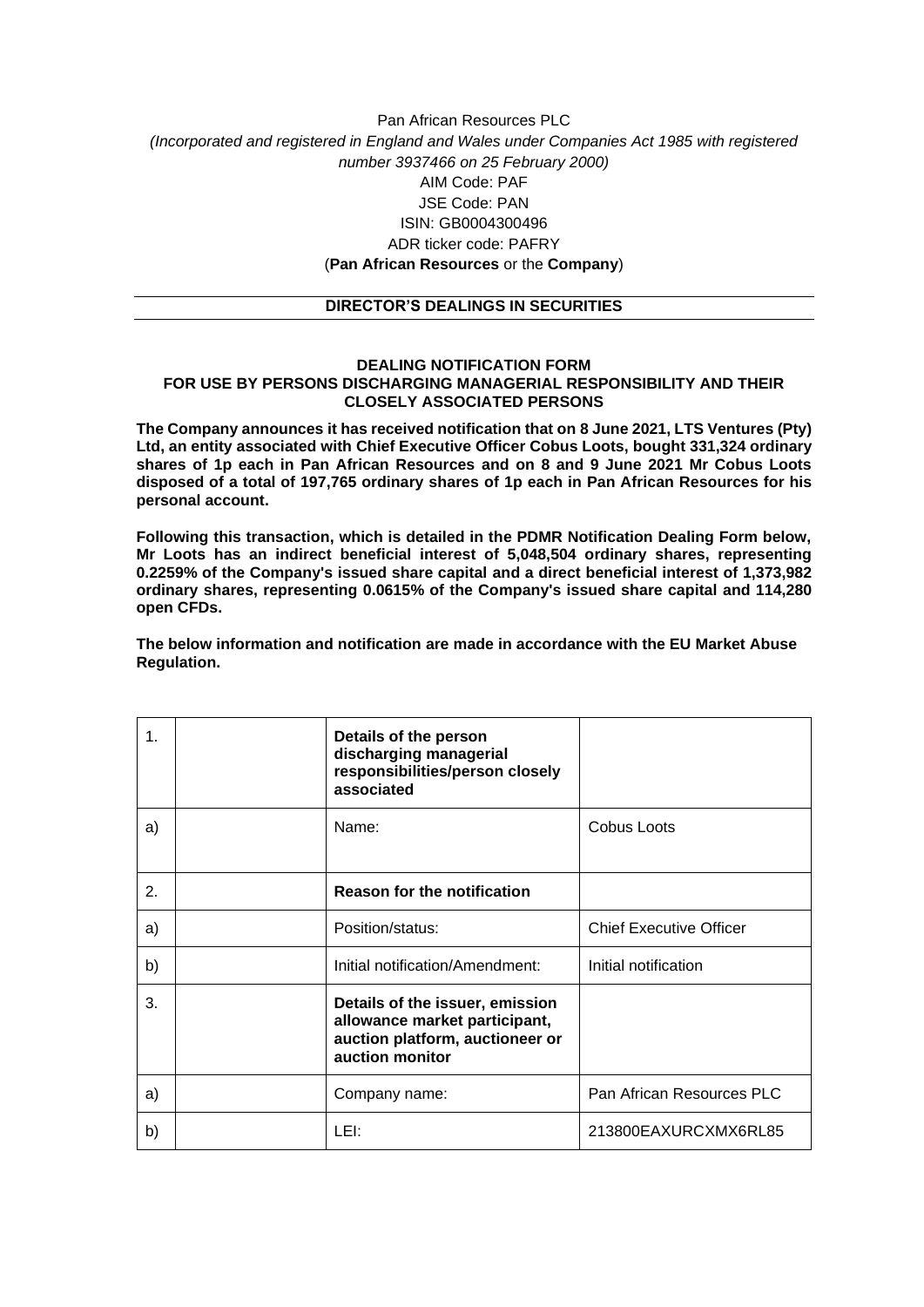| 4. | Details of the transaction(s):<br>section to be repeated for (i)<br>each type of instrument; (ii)<br>each type of transaction; (iii)<br>each date; and (iv) each place<br>where transactions have been<br>conducted |                                                                                                                                            |
|----|---------------------------------------------------------------------------------------------------------------------------------------------------------------------------------------------------------------------|--------------------------------------------------------------------------------------------------------------------------------------------|
| a) | Description of the financial<br>instrument, type of instrument:                                                                                                                                                     | Ordinary shares of 1p each                                                                                                                 |
|    |                                                                                                                                                                                                                     | Identification code:<br>GB0004300496                                                                                                       |
| b) | Nature of the transaction:                                                                                                                                                                                          | Trade 1:                                                                                                                                   |
|    |                                                                                                                                                                                                                     | Acquisition of ordinary shares<br>by an associate of Cobus<br>Loots, namely LTS Ventures<br>(Pty) Ltd, of which he is the<br>sole director |
|    |                                                                                                                                                                                                                     | Trade 2:                                                                                                                                   |
|    |                                                                                                                                                                                                                     | Disposal of ordinary shares in<br>his personal capacity                                                                                    |
|    |                                                                                                                                                                                                                     | Trade 3:                                                                                                                                   |
|    |                                                                                                                                                                                                                     | Disposal of ordinary shares in<br>his personal capacity                                                                                    |
|    |                                                                                                                                                                                                                     |                                                                                                                                            |
| c) | Price(s) and volume(s):                                                                                                                                                                                             | Trade 1:                                                                                                                                   |
|    |                                                                                                                                                                                                                     | 331,324 ordinary shares at ZA<br>392.53 cents per share                                                                                    |
|    |                                                                                                                                                                                                                     | Trade 2:                                                                                                                                   |
|    |                                                                                                                                                                                                                     | 23,512 ordinary shares at ZAR<br>393.00 cents per share                                                                                    |
|    |                                                                                                                                                                                                                     | Trade 3:                                                                                                                                   |
|    |                                                                                                                                                                                                                     | 174,253 ordinary shares                                                                                                                    |
|    |                                                                                                                                                                                                                     | VWAP ZA 380,97 cents per<br>share                                                                                                          |
|    |                                                                                                                                                                                                                     | Low ZA 380.00 cents per share                                                                                                              |
|    |                                                                                                                                                                                                                     | High ZA 387.00 cents per share                                                                                                             |
| d) | Aggregated information:                                                                                                                                                                                             | Trade 1:                                                                                                                                   |
|    |                                                                                                                                                                                                                     | ZAR 1,300,546.1 for ordinary<br>shares                                                                                                     |
|    |                                                                                                                                                                                                                     | Trade 2:                                                                                                                                   |